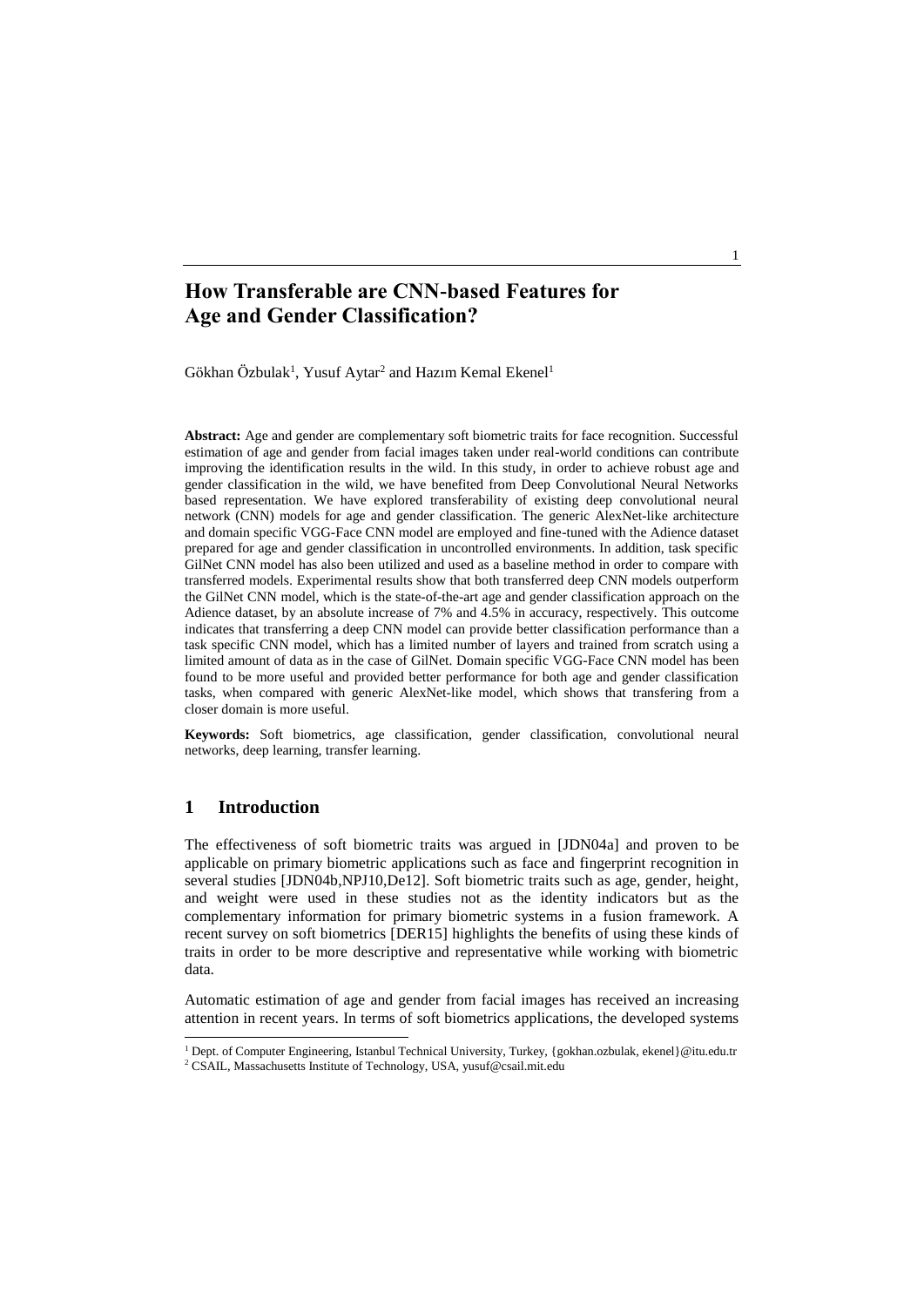are expected to process the real-world data obtained from uncontrolled environments, such as customs, airports, and stadiums; in varying conditions such as illumination changes or facial occlusion (*i.e.,* glass, beard). Recent advancements in deep convolutional neural networks, increasing computational capabilities, and publicly available high amount of data have made it possible to have robust classifiers for age and gender classification as for many other computer vision problems. Today, deep CNNbased features are preferred over hand-crafted features due to significant performance increase they have provided. However, for some computer vision tasks, large amount of annotated data may not be available for deep CNN training. Still, recent studies [Ra14, HL06, Yo14, Gi14, Oq14] have shown that a pretrained deep CNN model can be transferred and used for another image classification problem. The idea of transferring pretrained deep CNN models is also very practical, since training a deep CNN model from scratch requires significant computational resources and time.

In this paper, we have explored transferability of two pretrained deep CNN models, namely, AlexNet-like CNN model and VGG-Face CNN model [PVZ15] for age and gender classification. The former is a generic model trained for general visual recognition, whereas, the latter is a face-specific model trained for face recognition. We will refer to these models as generic and domain-specific, respectively. These transferred models are then compared to the state-of-the-art age and gender classification system, which is also based on a deep CNN model –GilNet [LH15]. However, this model is learned specifically for age and gender classification. We will refer to this model as taskspecific model. The experiments have been conducted on the Adience dataset [EEH14], which contains face images collected under uncontrolled conditions.

The contribution of this paper can be summarized as follows: First, we have shown that generic and domain specific deep CNN models can be transferred successfully for age and gender classification problems. Second, by using appropriate transfer learning approaches, a pretrained CNN model can perform even better than training a new task specific CNN model from scratch. Using a transferred model, we have attained 7% and 4.5% absolute performance improvement over using a task-specific model for age and gender classification, respectively. Third, transferring a domain specific CNN model rather than a generic CNN model is found to be more useful, yielding better classification results, *i.e.*, 57.9% vs. 52.3% for age estimation and 92.0% vs. 90.5% for gender classification. Overall, we have shown that when limited amount of data is available for a specific computer vision task, it is better to benefit from a pretrained deep CNN model and transfer it to the task at hand, instead of building and training from scratch a task-specific CNN model with relatively less number of layers as in GilNet [LH15]. It has also been found that in terms of transferability, employing a pretrained deep CNN model, which is trained with the data from a closer domain, would be more beneficial.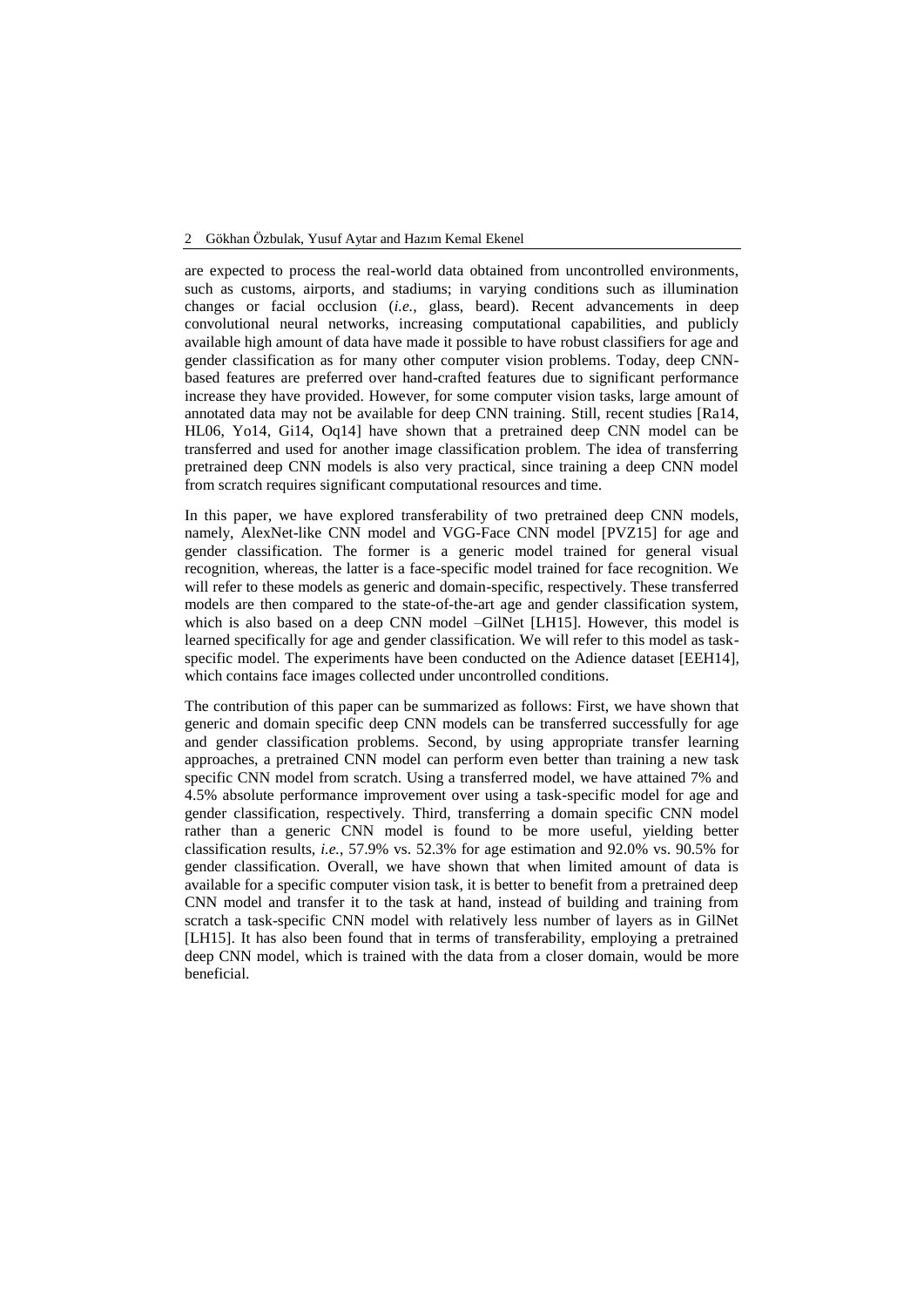## **2 Related work**

In this section, previous work on age and gender classification is reviewed with the benchmarks prepared for these tasks.

### **2.1 Datasets**

Age and gender benchmarks can be categorized as datasets taken from controlled or uncontrolled environments. FG-NET Aging [La15], MORPH [RT06], and UIUC-IFP-Y Internal Aging [FH08] are benchmarks that have facial images with gender and accurate age information. These datasets, however, are prepared by images taken under controlled conditions and do not reflect real-world situations. Similarly, FERET benchmark [Ph98] has facial images obtained in constrained environments with gender information.

PubFig [Ku09], Gallagher group photos [GC09], and Adience [EEH14] benchmarks have facial images with gender and age group information. The images in these datasets are taken in unconstrained environments and represent real-world challenges. Adience benchmark [EEH14] is stated to be more challenging and suitable for age and gender estimation when compared with other benchmarks according to [EEH14] (see Figure 1). Further information about the benchmarks explained above can be found in [EEH14].



Fig. 1: Sample images from challenging Adience dataset

### **2.2 Age classification**

Previous approaches for age estimation considered the ratio between facial features such as eyes, nose and mouth [KL94], manifold learning [Gu08], global features with Active Appearance Models (AAM) [LTC02], local features such as Gabor, Gabor+Local Binary Pattern (LBP) combined with linear classifiers [GA09, Ch11]. In a recent study [Po15]; AAM, LBP, Gabor features are integrated with Local Phase Quantization (LPQ) in order to obtain a feature representation and that representation is used for estimating age group first and then classifying the exact age with SVM and Support Vector Regression (SVR).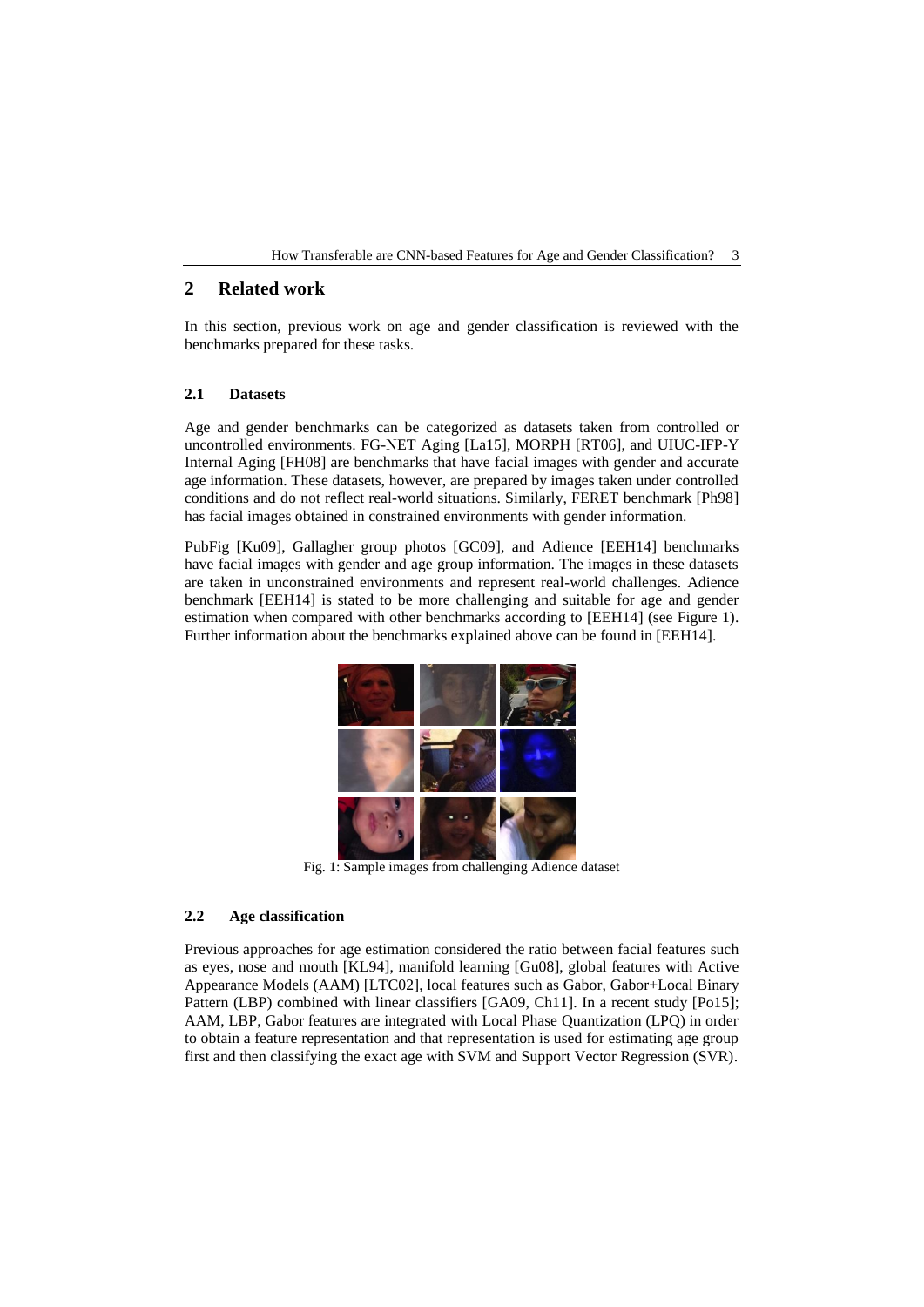A state-of-the-art deep CNN approach for age classification, which is also used as the baseline method in this paper, is GilNet model [LH15]. This CNN has a shallow architecture when compared with complex CNNs such as AlexNet [KSH12] or VGG-Face [PVZ15] and was trained with Adience dataset [EEH14] from scratch. GilNet classifies the faces into eight different age groups rather than exact or apparent age.

A recent competition, named as ChaLearn Looking at People (LAP) [Es15] focuses on estimation of apparent age rather than chronological exact age. The successful approaches competed in this challenge are mostly based on deep CNN [RTG15, KCW15, Ra15] that shows the importance and impact of CNNs in age estimation, which in return motivates us to conduct this comprehensive and comparative study on the use of CNN-models for age and gender classification.

### **2.3 Gender classification**

Gender estimation based on raw pixel intensities were used with classifiers such as SVM and AdaBoost in [MY02, DBD14, BR07]. The performance of [MY02] and [BR07] were reported on controlled FERET dataset [Ph98], whereas [DBD14] was experimented with some uncontrolled datasets including Labeled Faces in the Wild (LFW) [Hu07].

Deep CNN models have also been utilized for gender classification in recent years [LH15]. GilNet model, proposed in [LH15], is trained with Adience dataset [EEH14] from scratch for gender estimation. In [ABD16], a CNN ensemble model is proposed for running efficiently in embedded devices. Experiments of this method are conducted on LFW [Hu07] dataset and state-of-the-art results are obtained according to [ABD16]. The study in [MAP16] combines local features and deep networks by learning from local overlapping patches in feed-forward manner.

Different from these CNN-based approaches for age and gender classification, we, in this study, show the effectiveness of the transferability for domain-specific features, which are extracted from facial objects, over generic features, which are obtained from general objects, with limited data. We also show that transferring the models would work better than training a task-specific network from scratch (*i.e.,* GilNet [LH15]) for these estimation tasks.

## **3 Deep convolutional neural networks for age and gender classification**

This section describes two transfer learning strategies (fine-tuning and CNN features with SVM classifiers) applied on pre-trained deep convolutional neural network models in order to construct robust classifiers for age and gender classification tasks. The topologies of these pre-trained models are also explained in detail.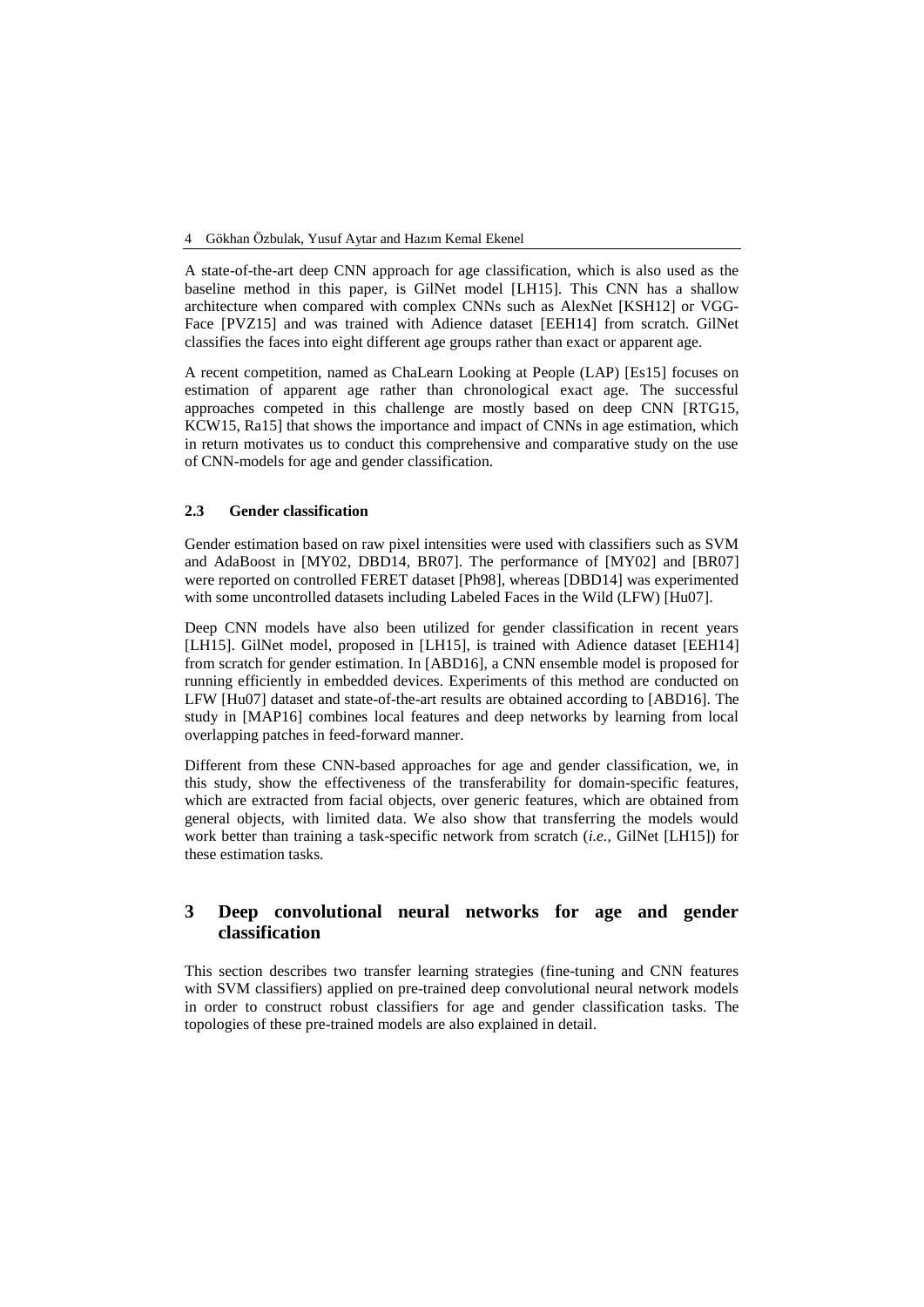#### **3.1 Task specific GilNet CNN model**

**Architecture.** GilNet CNN model has three convolutional layers followed by three fully connected layers. Each convolution layer is activated by a Rectified Linear Unit (ReLU) and then max-pooled. The output of the first two convolutional layers is normalized by Local Response Normalization (LRN) approach proposed in [KSH12]. First two fully connected layers, FC6 and FC7, have an output size of 512 and both vectors are regularized by dropout with probability of 0.5 in order to obtain sparse feature representations. The last fully connected layer (FC8) learns the classification for age and gender estimation tasks. The very last layer, softmax, has a number of outputs based on the task in interest (two for gender task, *i.e.,* male/female classes) and each output corresponds to a probability of assigning the input to that output/label. This architecture is used for both age and gender tasks by training corresponding subsets of the Adience dataset [EEH14].

Input to the GilNet model is three-channel, 256x256 resolution image. The input is randomly augmented with cropping patches of 227x227 and mirroring in order to increase the number of samples. For each iteration, 50 samples of inputs are fed into the network for training. For further details of GilNet architecture, see [LH15].

**SVM classification on CNN features.** In this study, CNN features of both age and gender GilNet models are extracted from second fully connected layer (FC7) and a 512 dimensional feature vector is obtained for each training image. All feature vectors are then used for training SVM classifiers in grid-search manner: Both linear and RBF kernels are combined with cost values of C={0.001, 0.01, 0.1, 1, 10, 100, 1000}, ending up 14 SVM models for training/testing.

#### **3.2 Generic AlexNet-like CNN model**

**Architecture.** In this study, the reference model shipped with Caffe deep learning framework [Ji14] is used as generic deep CNN. The architecture of this network is very similar to AlexNet [KSH12], therefore it is named as AlexNet-like CNN model in this paper. AlexNet-like CNN only differs from AlexNet [KSH12] in the order of pooling and normalization layers and the data augmentation strategy. AlexNet-like CNN model has five convolutional layers followed by three fully connected layers (FC6, FC7 and FC8). Each convolution layer is activated by a ReLU and then max-pooled followed by LRN (In AlexNet [KSH12], ReLU activated output of each convolutional layer is first normalized with LRN and then max-pooled). FC6 and FC7 layers have an output size of 4096 with a dropout ratio of 0.5. The last fully connected layer (FC8) is adjusted to estimate a 1000-class object recognition task on ImageNet ILSVRC [Ru15]. The very last layer, softmax, has a probabilistic output of 1000 for each object category. This architecture was trained on 1.2M images of ImageNet ILSVRC challenge dataset [Ru15]. The input to AlexNet-like CNN is three channels, 256x256 resolution image. The input is randomly cropped with patches of 227x227 pixels and augmented for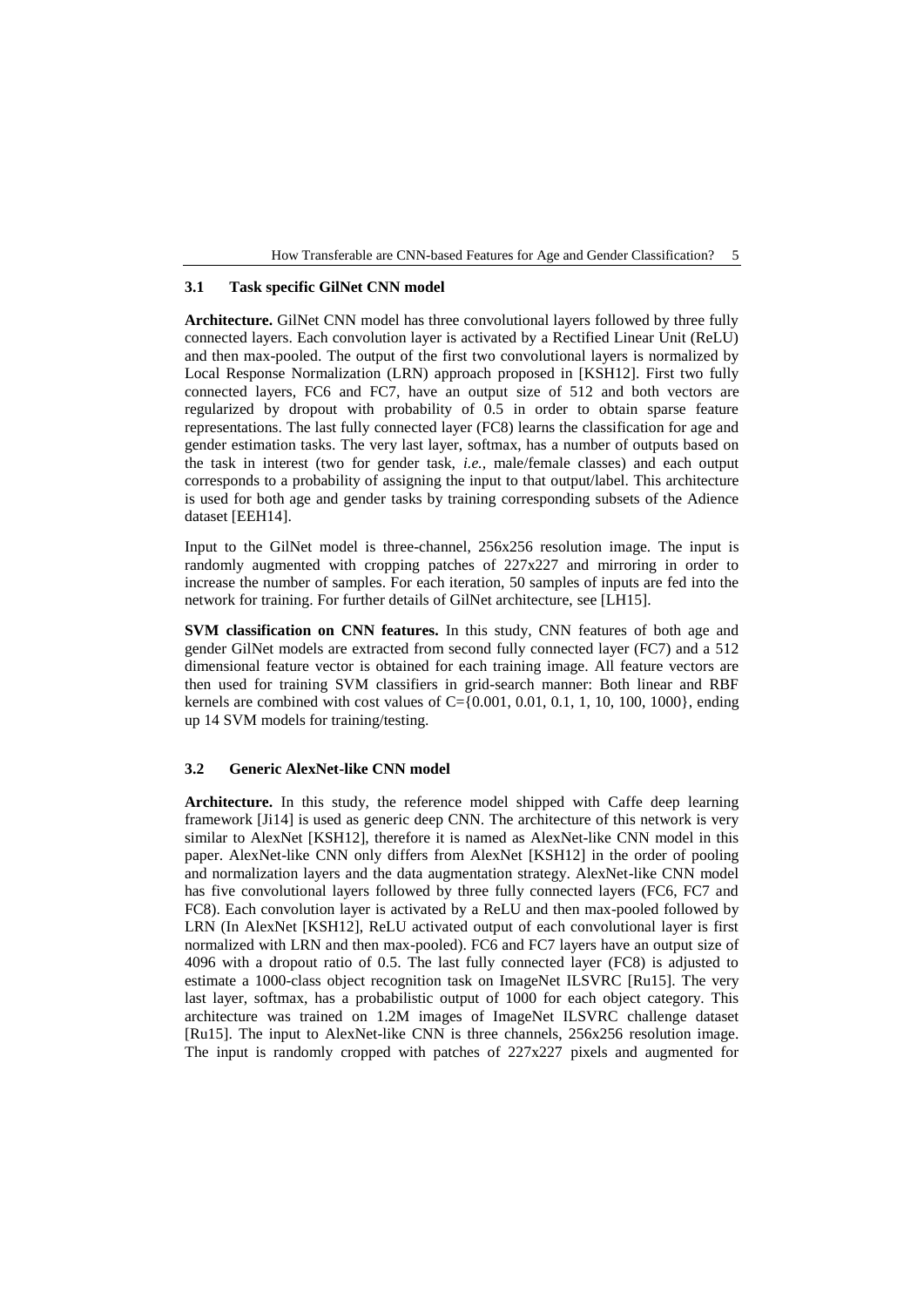sampling. A batch size of 256 is used for each iteration.

**Fine-tuning.** The fine-tuning strategy in this study is as follows: The learning rate in the last fully connected layer (FC8) is set to a higher value  $(x10)$  than the learning rates of other layers. The reason of assigning upper layers higher learning rates is due to their dominant role in classification compared to lower layers, which provide mainly low level filtering. The number of outputs in FC8 is also changed to the number of classes for the new task, so that the network adapts its output to the new classification task. Once the model update based on steps mentioned above is implemented, the training procedure begins separately based on training sets of Adience dataset [EEH14] for age and gender classification.

**SVM classification on CNN features.** As in GilNet, here, the second fully connected layer (FC7) is used for feature extraction. The feature vector, which has a size of 4096, obtained from each training image is then fed into SVM classifiers, whose kernels are linear and RBF with cost values used in the GilNet case.

### **3.3 Domain specific VGG-Face CNN model**

**Architecture.** VGG-Face CNN model [PVZ15] is the same as the VGGNet architecture [SZ15], which has 16 layers and is designed for object recognition, and differs mainly in training phase. VGG-Face CNN model [PVZ15] was trained on 2.6M facial images of 2622 identities, whereas VGGNet model was built upon ImageNet ILSVRC challenge [Ru15] by training on 1.3M images of 1000 class objects.

In VGG-Face CNN model [PVZ15], there are five convolutional layer blocks. For the first two blocks, one convolution layer is followed by another one and the output of each layer is activated by a ReLU. At the end of the block, the output is max-pooled in order to reduce the size. For the remaining three blocks, one convolution layer is followed by another convolution layer that is then followed by another one. Each convolution layer in the block is again activated by a ReLU and the final output is max-pooled. Different from other CNN models considered in this study, none of the convolution layer outputs is normalized (*i.e.,* with LRN). The last convolution layer block is followed by three fully connected layers (FC6, FC7 and FC8). FC6 and FC7 have an output size of 4096 with a dropout ratio of 0.5. FC8 is responsible for classification and has an output size of 2622 that is the number of identities defined in the training set. VGG-Face CNN model [PVZ15] is fed with a three channel input image, whose size is 224x224 pixels. Cropping and flipping are also applied to the training images. A batch size of 64 is used for each forward pass.

**Fine-tuning.** The same fine-tuning strategy followed in generic AlexNet-like model is applied.

**SVM classification on CNN features.** As in GilNet and AlexNet-like models, here, the output of FC7 layer (4096 dimensional feature vector) is used as the CNN feature and is fed into SVM classifiers with the same grid-search manner applied for previous models.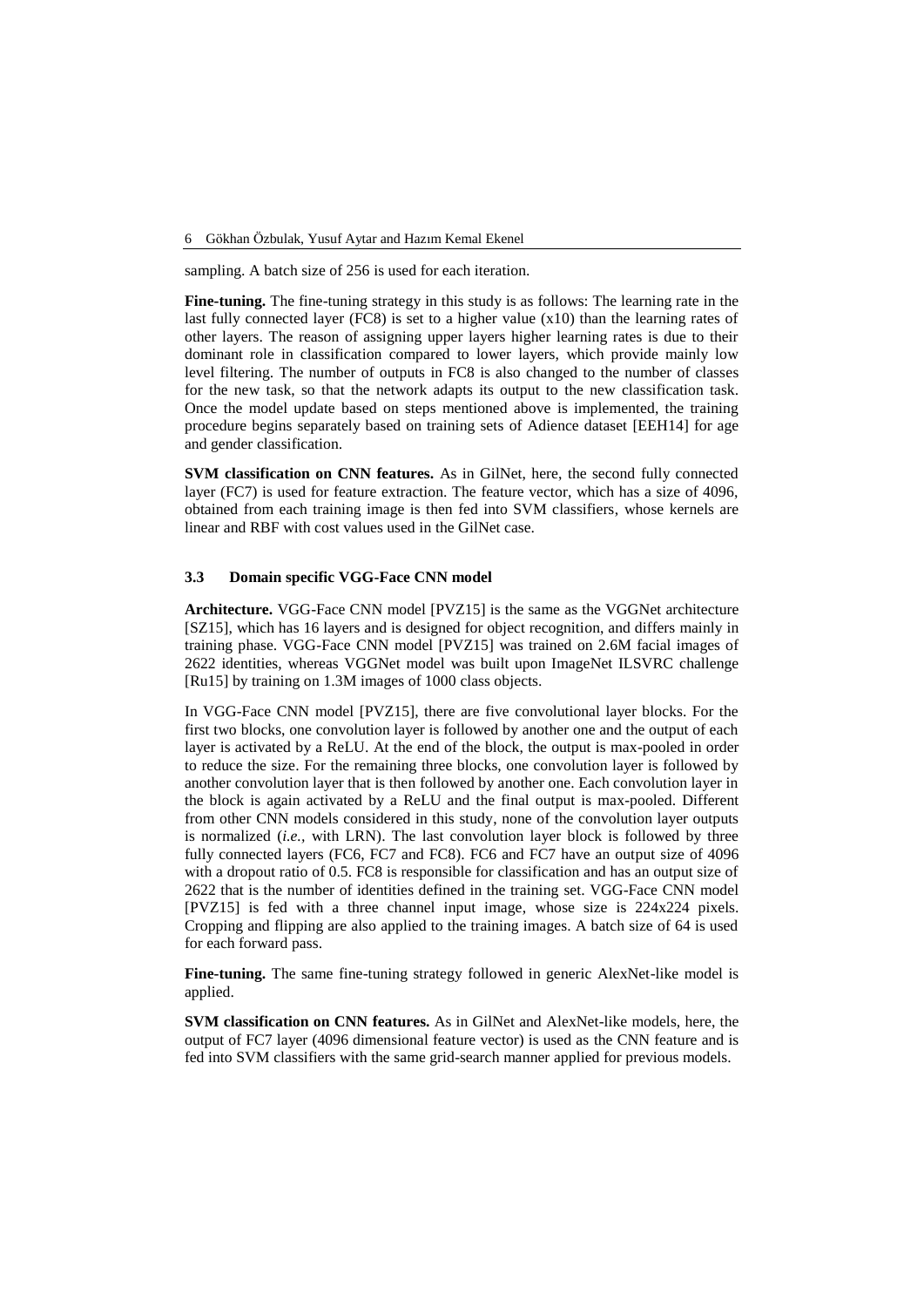## **4 Experimental results**

In this section, the results of the experiments conducted with fine-tuned AlexNet-like and VGG-Face CNN [PVZ15] models are reported and compared with the GilNet CNN model [LH15]. SVM models trained with the CNN features of the pre-trained networks are also compared with each other in order to show the effectiveness of the transferring the features from one domain to the other for age and gender classification tasks.

#### **4.1 Adience benchmark**

Adience benchmark [EEH14] has about 26K facial images of 2284 identities with age and gender labels. This dataset is categorized into eight age groups as {[0, 2], [4, 6], [8, 13], [15, 20], [25, 32], [38, 43], [48, 53], [60, -]} and each image has a gender label as male or female. The images were gathered from Flickr social photo sharing platform and no manuel filtering was applied for the images in the dataset. Therefore, the images in the Adience collection [EEH14] reflect the real-world characteristics very well as can be seen in Figure 1. The evaluation of the methods in this study is based on Adience protocol [EEH14]: For both age and gender estimation, five-fold cross-validation is applied to the aligned images of the dataset. Each fold has a split of train, validation, and test sets with a ratio of  $\sim 67\%$ ,  $\sim 8\%$  and  $\sim 25\%$ , respectively. For instance, the distribution of 17393 images in fold 1 is as 11703, 1312, and 4378 for train, validation, and test sets, respectively. The alignment method is applied as proposed in [EEH14].

#### **4.2 Experimental settings**

Caffe deep learning framework [Ji14] is used for fine-tuning the pre-trained models and extracting CNN features for SVM traning. Pre-trained AlexNet-like and VGG-Face models were retrieved from the Caffe's model repository named as "Model Zoo" while GilNet model was trained from scratch with Adience dataset instead of using the model in "Model Zoo". As the network configuration of all three models, a momentum of 0.9, a weight decay of 0.0005, a gamma of 0.1 with an initial learning rate of 0.001 were used as default parameters. VGG-Face model [PVZ15] was fine-tuned in 30000 iterations, while AlexNet-like and GilNet models were fine-tuned/trained in 50000 iterations. In the end, there were two models (one for age and one for gender) for each pre-trained model with a total of 6 models. The resulting fine-tuned models are named as Ft-AlexNet-like and Ft-VGG-Face (the prefix "Ft" refers to the "Fine-tuning").

GilNet, Ft-AlexNet-like and Ft-VGG-Face models were also used for CNN feature extraction in order to train those features with SVM classifiers in grid-search manner. For grid-search of the SVM models, linear and Radial Basis Function (RBF) kernels were used with varying cost values ranging from  $10^{-3}$  to  $10^{3}$  with a factor of 10,  $C=[0.001, 0.01, 0.1, 1, 10, 100, 1000]$ , ending up 14 different SVM classifiers per task for each pre-trained model.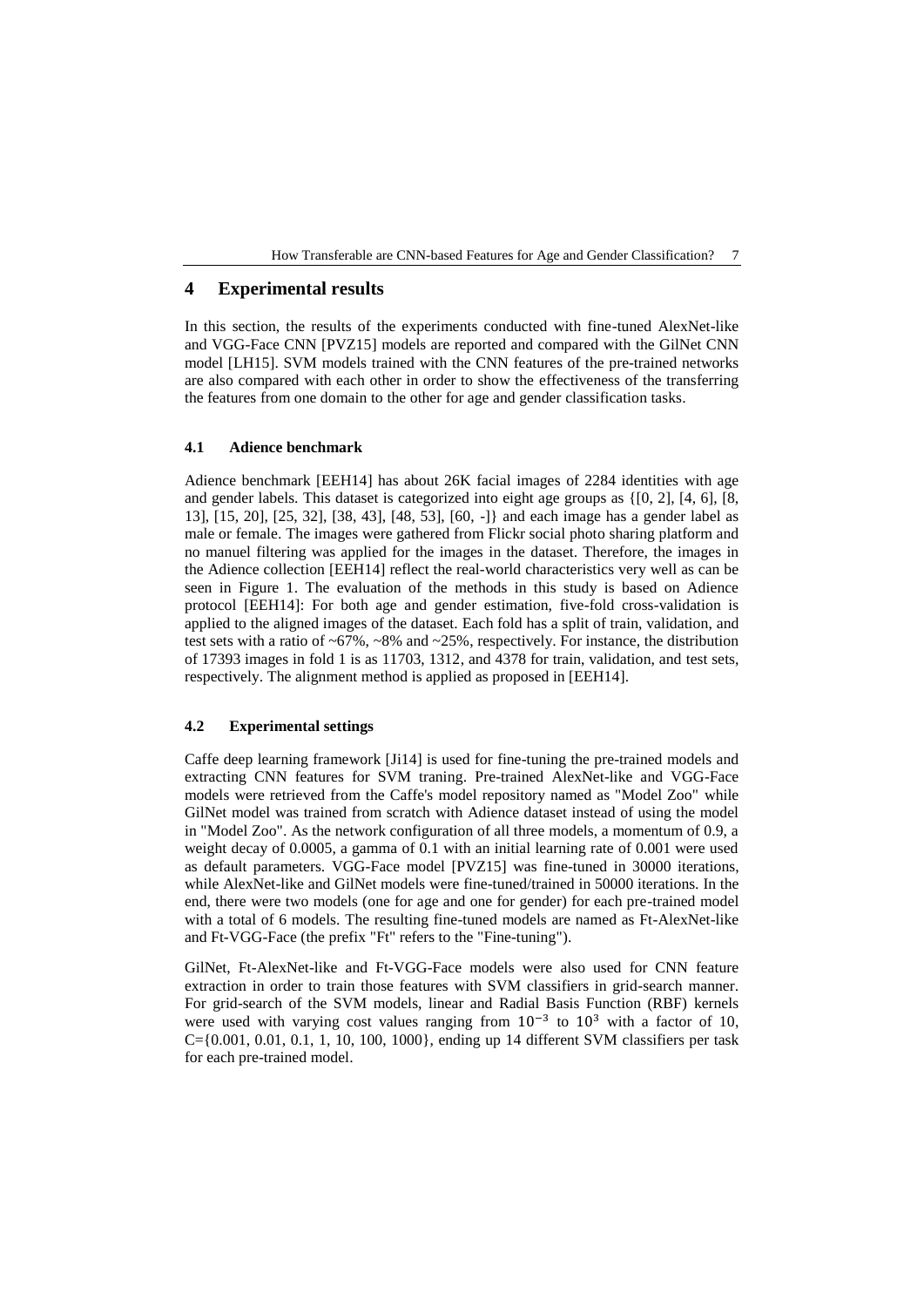#### **4.3 Results**

**Age classification.** Ft-VGG-Face model is the winner in both validation and test sets for age estimation. In terms of validation accuracy, it is ~4% better than AlexNet-like model and ~7% better than GilNet model. The second best model is fine-tuned AlexNet-like model and it is  $\sim$ 3% better than GilNet. In Figure 2a, a comparison of the models over mean accuracy of five folds can be seen in detail (Note that each point in Figure 2a corresponds to average accuracy across the five folds for given iteration). An important point in the Figure 2a is that Ft-VGG-Face model can learn rapidly by reaching an accuracy over  $\sim80\%$  in just 1000 iterations ( $\sim4$  epoch). This is very fast when compared with other models.

When the CNN features of these models are combined with SVM, Ft-VGG-Face model exhibits the best performance in both validation and test sets. On validation set, using feature representation of Ft-VGG-Face for training RBF kernel SVM with a cost of 100 has the best performance across SVM models as seen in Figure 2b. Ft-VGG-Face with RBF SVM of C=100 is  $\sim$ 12% better than the best GilNet+SVM setting and  $\sim$ 6% better than the best Ft-AlexNet-like+SVM model. In test set, Ft-VGG-Face+SVM setting is ~6% better than Ft-AlexNet-like+SVM model and ~9% better than GilNet+SVM model.



Fig. 2: The mean accuracy of transferred age models over five folds of train/validation set

As seen from Table 1, based on their best settings as reported on validation set, Ft-VGG-Face with RBF kernel of C=100 is the overall winner with a mean accuracy of 57.9%. This score is followed by Ft-VGG-Face with a mean accuracy of 57.2% and the third best model is Ft-AlexNet-like with a mean accuracy of 52.3%. The winner model has a significant performance gap when compared with GilNet  $(\sim 7\%)$  and the best method reported in [EEH14], which uses Local Binary Patterns and Four Patch LBP (FPLBP) as facial representation combined with dropout-SVM of 0.8,  $(\sim 13\%)$ .

**Gender classification.** As in age classification, Ft-VGG-Face model is again the winner of the gender estimation task with a better validation accuracy of 3% than GilNet and ~1.5% than AlexNet-like models. Ft-AlexNet-like model is again the second best classifier for this task with a better accuracy of 1.5% than GilNet. The fold performance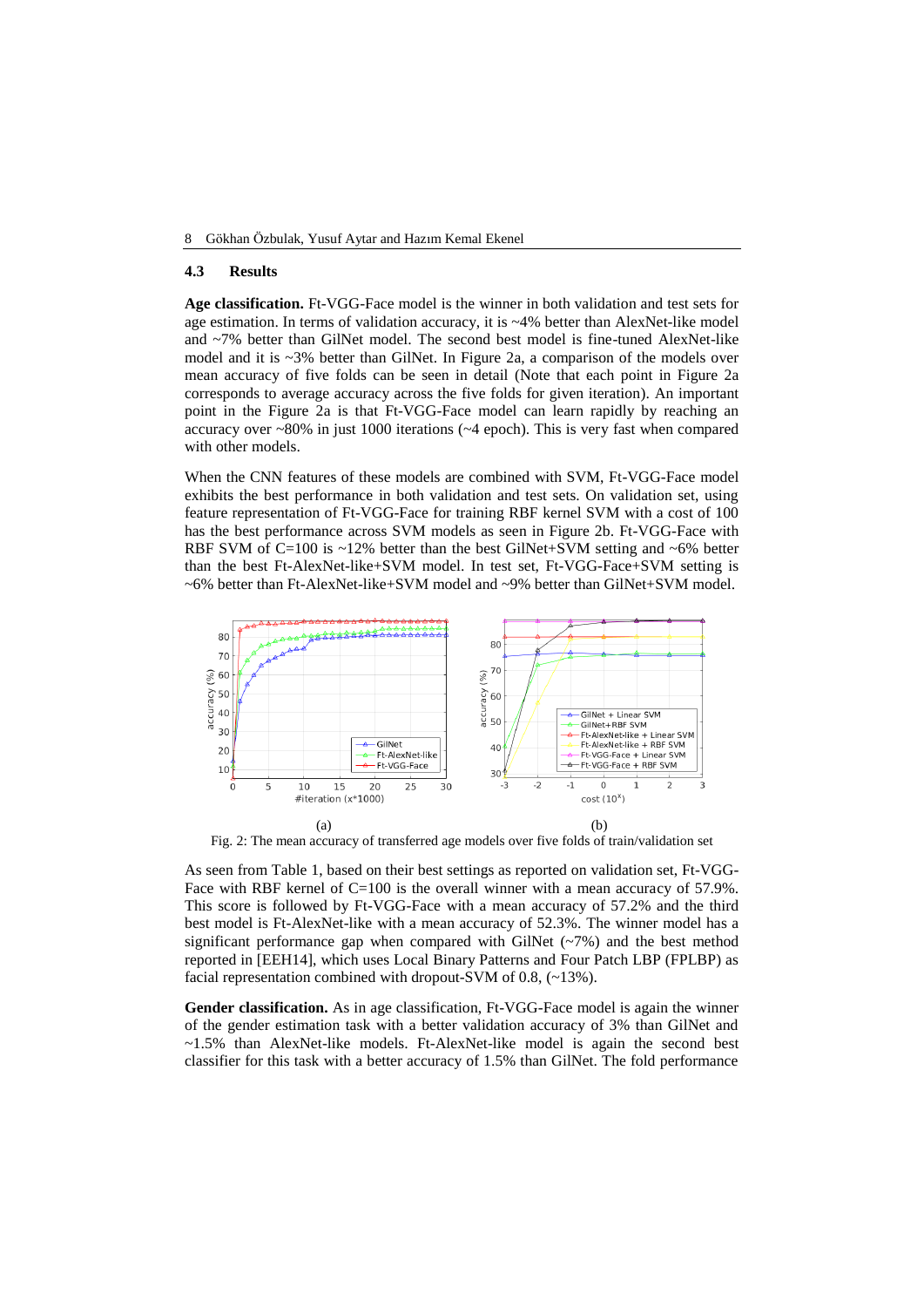of the models in validation set can be seen in Figure 3a. As in age classification, here, Ft-VGG-Face model learns very fast by having the accuracies over  $\sim$ 95% in just 1000 iterations. As can be seen in Table 2, in test set, the similar performance holds: Ft-VGG-Face model has a mean accuracy of 91.9% followed by AlexNet-like model with a mean accuracy of 90.5%. GilNet has a mean accuracy of 87.5% as the worst CNN model.

| <b>Models</b>                             | F1   | F2   | F3   | F4   | F5   | Avg. |
|-------------------------------------------|------|------|------|------|------|------|
| GilNet [LH15]                             | 56.9 | 44.7 | 56.6 | 46.7 | 48.8 | 50.7 |
| Ft-AlexNet-like                           | 59.8 | 46.6 | 56.5 | 47.2 | 51.7 | 52.3 |
| Ft-VGG-Face                               | 65.4 | 52.8 | 59.1 | 49.9 | 59.0 | 57.2 |
| $GiNet+SVM$ (Linear, $C=0.1$ )            | 55.7 | 42.0 | 53.8 | 44.9 | 45.7 | 48.4 |
| $Ft$ -AlexNet-like+SVM (Linear, $C=0.1$ ) | 58.7 | 44.1 | 55.5 | 47.6 | 50.4 | 51.2 |
| $Ft-VGG-Face+SVM (RBF,C=100)$             | 66.6 | 53.4 | 58.7 | 52.7 | 58.4 | 57.9 |
| LBP+FPLBP+Dropout 0.8 (Best in [EEH14])   | -    |      |      |      |      | 45.1 |

Tab. 1: Test results of age estimators in five folds with mean (as accuracy percentage)

In validation set, as seen in Figure 3b, the feature representation of Ft-VGG-Face with RBF SVM of  $C=100$  has better performance of  $\sim$ 4% than the best GilNet+SVM setting (RBF kernel,  $C=100$ ) and it is  $\sim$ 2% better than the best Ft-AlexNet+SVM setting (Linear kernel, C=1). The testing performance of Ft-VGG-Face combined with SVM is the best among the SVM based models with a mean accuracy of 92.0%. This is followed by Ft-AlexNet-like+SVM with a mean accuracy of 89.6% and then by GilNet+SVM model with a mean accuracy of 86.6%. Test results on folds can be examined in Table 2.



Fig. 3: The mean accuracy of transferred gender models over five folds of train/validation set

The overall winner on gender classification task is again Ft-VGG-Face with RBF kernel of C=100. As can be seen in Table 2, it has a mean accuracy of 92.0%. The second best model, Ft-VGG-Face achieves 91.9%, and 1.4% better than the third best model, Ft-AlexNet-like. The best performance of GilNet is 87.5%, which is worse by 4.5%, and the best approach in [EEH14], which is LBP and FPLBP combined with dropout-SVM of 0.5, has a mean accuracy of 77.8% that is ~14% worse than the Ft-VGG-Face models.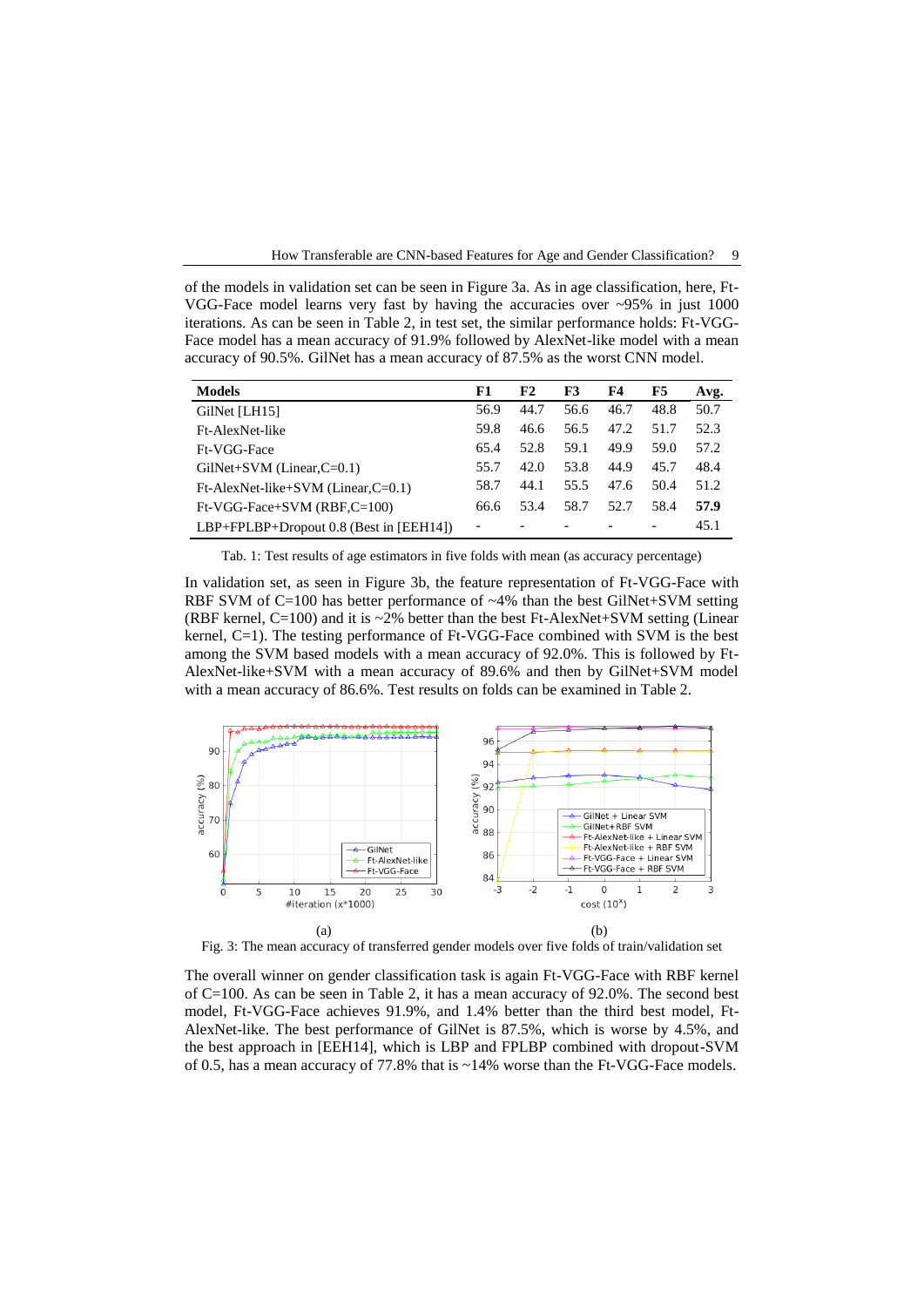10 Gökhan Özbulak, Yusuf Aytar and Hazım Kemal Ekenel

| <b>Models</b>                                 | F1                       | F2   | F3   | F4   | F5   | Avg. |
|-----------------------------------------------|--------------------------|------|------|------|------|------|
| GilNet [LH15]                                 | 89.0                     | 86.3 | 86.1 | 89.6 | 86.6 | 87.5 |
| Ft-AlexNet-like                               | 91.2                     | 90.0 | 89.7 | 92.4 | 89.5 | 90.5 |
| Ft-VGG-Face                                   | 93.3                     | 92.6 | 89.4 | 94.4 | 89.9 | 91.9 |
| $GiNet+SVM (RBF, C=100)$                      | 88.9                     | 85.9 | 85.6 | 87.9 | 85.1 | 86.6 |
| $Ft$ -AlexNet-like+SVM (Linear, $C=1$ )       | 90.4                     | 89.2 | 88.8 | 90.9 | 88.7 | 89.6 |
| $Ft-VGG-Face+SVM (RBF,C=100)$                 | 93.1                     | 92.5 | 89.8 | 93.8 | 91.2 | 92.0 |
| $LBP + FPLBP + Dropout 0.5$ (Best in [EEH14]) | $\overline{\phantom{a}}$ |      |      |      |      | 77.8 |

Tab. 2: Test results of gender estimators in five folds with mean (as accuracy percentage)

## **5 Conclusions**

In this study, for automatic estimation of age and gender, which are both widely used soft biometric traits, transferring state-of-the-art deep Convolutional Neural Network models is explored. A generic object recognition model and a domain specific face recognition model are chosen to investigate the transferability of these models for age and gender classification. It is observed that i) both generic and domain specific deep CNN models can be successfully transferred for age and gender classification tasks, ii) transferring a deep CNN model can have better classification performance than training a task specific model from scratch in case of availability of limited data, and iii) transfering from a closer domain is more useful than transfering from a generic model. These observations are obtained by transferring generic AlexNet-like and domain specific VGG-Face CNN models and comparing them with task specific GilNet CNN model on challenging Adience benchmark. Experimental results show that transferred models outperform the state-of-the-art GilNet model both for age and gender classification tasks by 7% and 4.5%, respectively.

### **Acknowledgement**

This work was supported by TUBITAK project no. 113E067 and by a Marie Curie FP7 Integration Grant within the 7th EU Framework Programme.

### **References**

- [ABD16] Antipov, G.; Berrani, S.A.; Dugelay, J.L.: Minimalistic CNN-based ensemble model for gender prediction from face images. In: Pattern Recognition Letters. S. 59-65, 2016.
- [BR07] Baluja, S.; Rowley, H.A.: Boosting sex identification performance. In: IJCV. S. 111- 119, 2007.
- [Ch11] Choi, S.E.; et.al.: Age estimation using a hierarchical classifier based on global and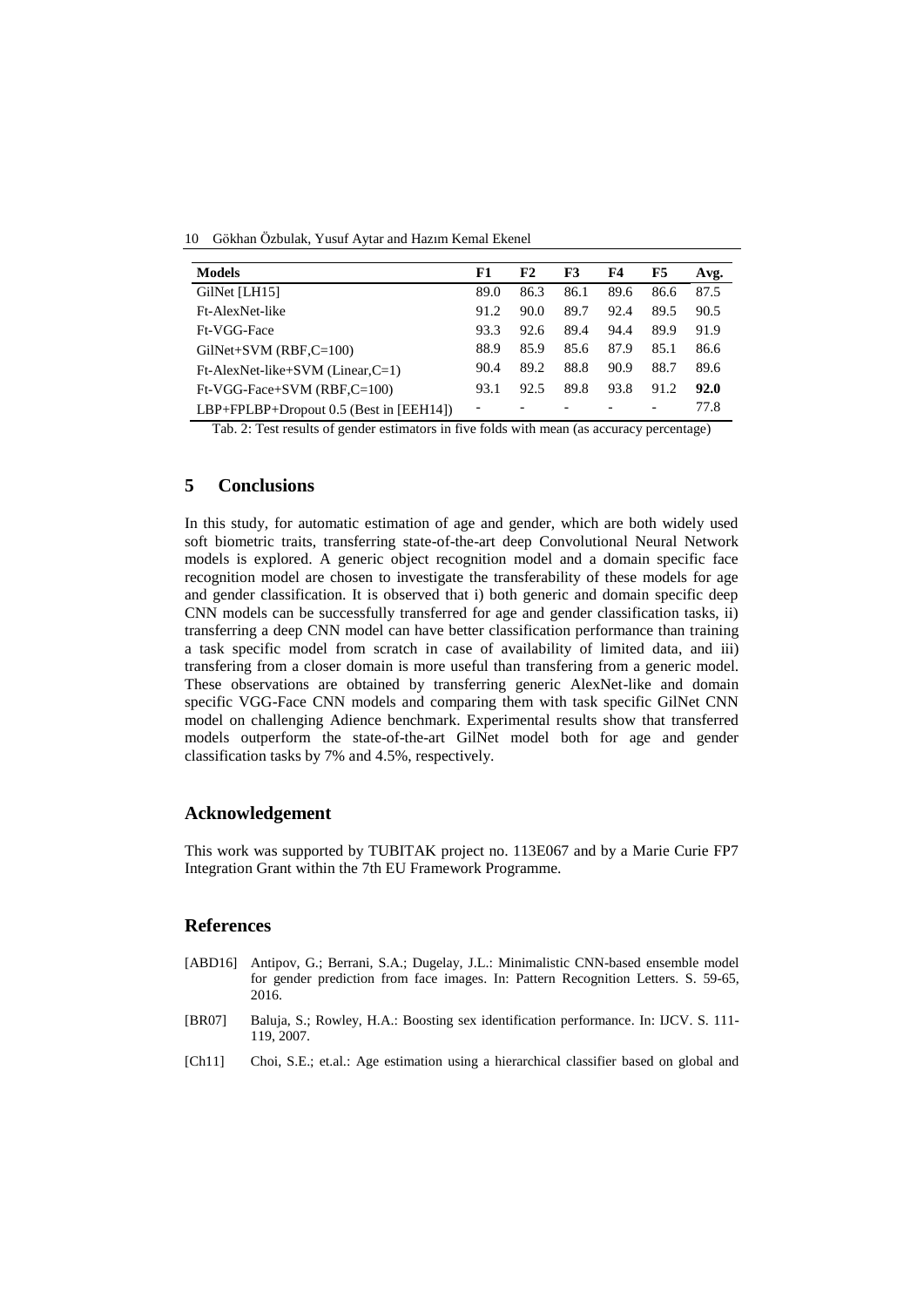local facial features. In: Pattern Recognition. S. 1262-1281, 2011.

- [DBD14] Danisman, T.; Bilasco, I.M.; Djeraba, C.: Cross-database evaluation of normalized raw pixels for gender recognition under unconstrained settings. In: ICPR. IEEE, S. 3144- 3149, 2014.
- [DER15] Dantcheva, A.; Elia, P.; Ross, A.: What else does your biometrics data reveal? A survey on soft biometrics. In: Trans. on Inf. Forensics and Security. IEEE, S. 441-467, 2015.
- [De12] Demirkus, M. et.al.: Soft biometric trait classification from real-world face videos conditioned on head pose estimation. In: CVPR Workshops. IEEE, S. 130-137, 2012.
- [EEH14] Eidinger, E.; Enbar, R.; Hassner, T: Age and gender estimation of unfiltered faces. In: Trans. on Inf. Forensics and Security. IEEE, S. 2170–2179, 2014.
- [Es15] Escalera, S; et.al.: Chalearn 2015 apparent age and cultural event recognition: datasets and results. In: Proc. of ICCV Workshops. IEEE, 2015.
- [FH08] Fu, Y; Huang, T.S.: Human age estimation with regression on discriminative aging manifold. In: Trans. Multimedia. IEEE, S. 578-584, 2008.
- [GA09] Gao, F.; Ai, H.: Face age classification on consumer images with gabor feature and fuzzy lda method. In: Advances in Biometrics. Springer, S. 132-141, 2009.
- [GC09] Gallagher, A.C.; Chen, T.: Understanding images of groups of people. In: Proc. of CVPR. IEEE, S. 256-263, 2009.
- [Gi14] Girshick, R.; et.al: Rich feature hierarchies for accurate object detection and semantic segmentation. In: CVPR. IEEE, 2014.
- [Gu08] Guo, G.; et.al.: Locally adjusted robust regression for human age estimation. In: Workshop on Applications of Computer Vision. IEEE, S. 721-724, 2008.
- [HL06] Huang, F. J.; LeCun, Y.: Large-scale learning with svm and convolutional for generic object categorization. In: CVPR. IEEE, S. 284-291, 2006.
- [Hu07] Huang, G.B.; et.al.: Labeled faces in the wild: A database for studying face recognition in unconstrained environments. University of Massachusetts, Amherst. S. 7-49, 2007.
- [JDN04a] Jain, A.K.; Dass, S.C.; Nandakumar, K.: Can soft biometric traits assist user recognition? In (Jain, A.K.; Ratha, N.K.): Biometric Technology for Human Identification. SPIE, S. 561-572, 2004.
- [JDN04b] Jain, A.K.; Dass, S.C.; Nandakumar, K.: Soft biometric traits for personal recognition systems. In: Int. Conf. on Biometric Authentication. LNCS, S. 731-738, 2004.
- [Ji14] Jia, Y.; et.al.: Caffe: Convolutional architecture for fast feature embedding. In: Int. Conf. on Multimedia. ACM, S. 675-678, 2014.
- [KCW15] Kuang, Z.; Chen, H.; Wei, Z.: Deeply learned rich coding for cross-dataset facial age estimation. In: ICCV Workshops. IEEE, 2015.
- [KL94] Kwon, Y.H.; Lobo, N da Vitoria: Age classification from facial images. In: Proc. of CVPR. IEEE, S. 762-767, 1994.